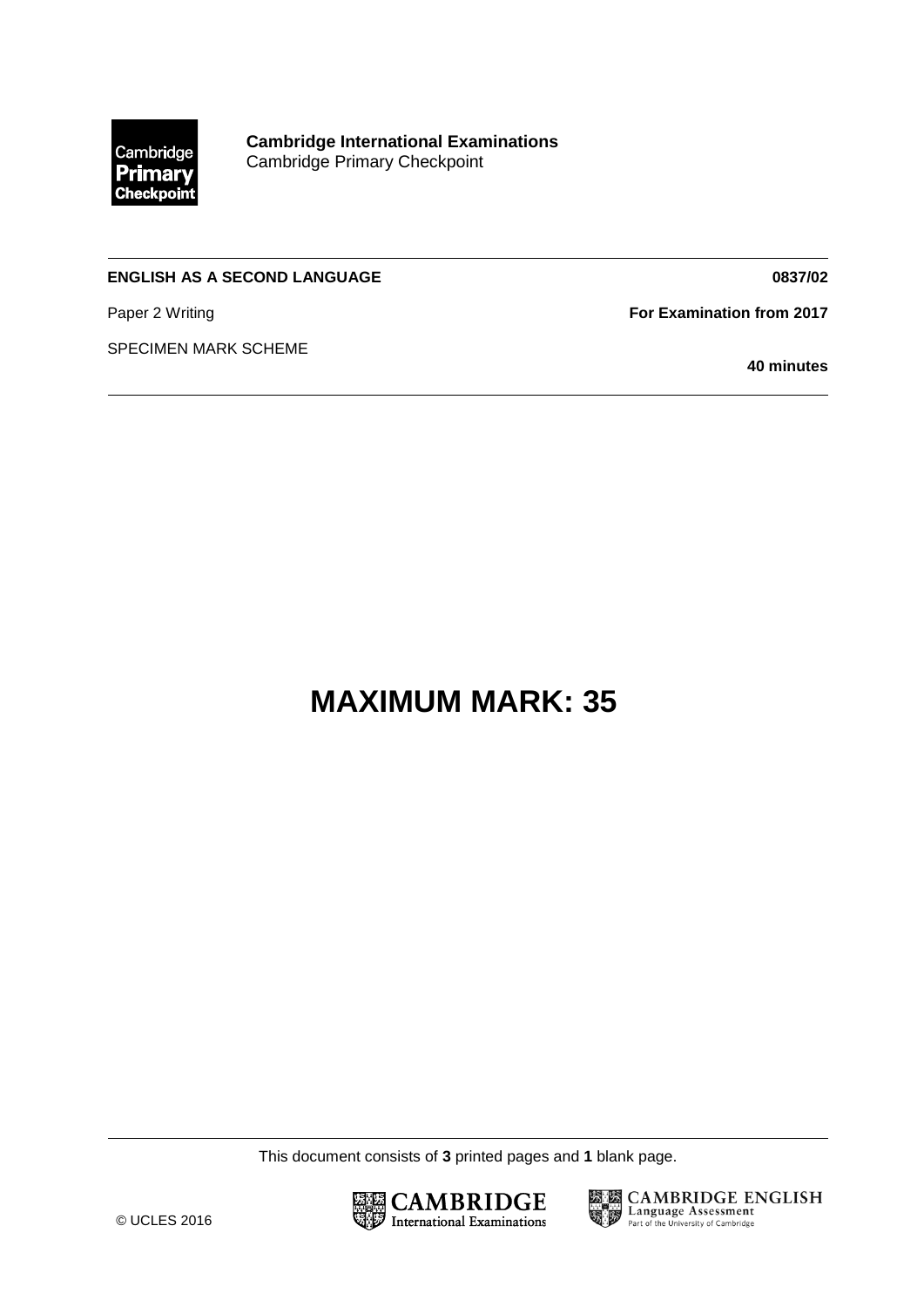## **Primary Checkpoint English as a Second Language Writing Specimen Paper Mark Scheme**

| <b>PART 1 - Questions 1 - 5</b>                    |           |  |  |  |  |
|----------------------------------------------------|-----------|--|--|--|--|
| <b>WRITING</b><br>one mark for each correct answer |           |  |  |  |  |
|                                                    | watch     |  |  |  |  |
| $\mathbf{2}$                                       | chocolate |  |  |  |  |
| 3                                                  | gloves    |  |  |  |  |
| 4                                                  | poster    |  |  |  |  |
| 5                                                  | bike      |  |  |  |  |

Brackets ( ) indicate optional words

| <b>PART 2 - Question 6</b>             |                                                                                                                   |                                                                                                                             |  |  |  |  |
|----------------------------------------|-------------------------------------------------------------------------------------------------------------------|-----------------------------------------------------------------------------------------------------------------------------|--|--|--|--|
| <b>WRITING PART 2 ASSESSMENT SCALE</b> |                                                                                                                   |                                                                                                                             |  |  |  |  |
| <b>5 MARKS FOR EACH DESCRIPTOR</b>     |                                                                                                                   |                                                                                                                             |  |  |  |  |
|                                        | <b>CONTENT</b>                                                                                                    | <b>COMMUNICATIVE ACHIEVEMENT</b>                                                                                            |  |  |  |  |
|                                        |                                                                                                                   | <b>INCLUDING LANGUAGE</b>                                                                                                   |  |  |  |  |
|                                        | All three parts of the message are clearly<br>covered.                                                            | The reader is clearly informed in an appropriate<br>way.                                                                    |  |  |  |  |
| 5                                      |                                                                                                                   |                                                                                                                             |  |  |  |  |
|                                        |                                                                                                                   | Language is sufficiently accurate for the message to<br>be conveyed clearly.                                                |  |  |  |  |
| 4                                      | All three parts of the message are covered, but<br>there may be some lack of clarity.                             | Performance shares features of Bands 3 and 5.                                                                               |  |  |  |  |
| 3                                      | All three parts of the message are attempted.<br>OR Two parts are clearly covered and one part<br>is unattempted. | The reader is informed in a generally appropriate<br>way.                                                                   |  |  |  |  |
|                                        |                                                                                                                   | Language errors may sometimes impede<br>communication of the message.                                                       |  |  |  |  |
| $\overline{2}$                         | Only two parts of the message are attempted.                                                                      | Performance shares features of Bands 1 and 3.                                                                               |  |  |  |  |
| 1                                      | Only one part of the message is attempted.                                                                        | The reader is informed in a basic way, which<br>requires considerable interpretation to understand<br>the intended message. |  |  |  |  |
|                                        |                                                                                                                   | Language errors make the message difficult to<br>understand.                                                                |  |  |  |  |
| $\bf{0}$                               | Question not attempted or incomprehensible.                                                                       | Question not attempted or incomprehensible.                                                                                 |  |  |  |  |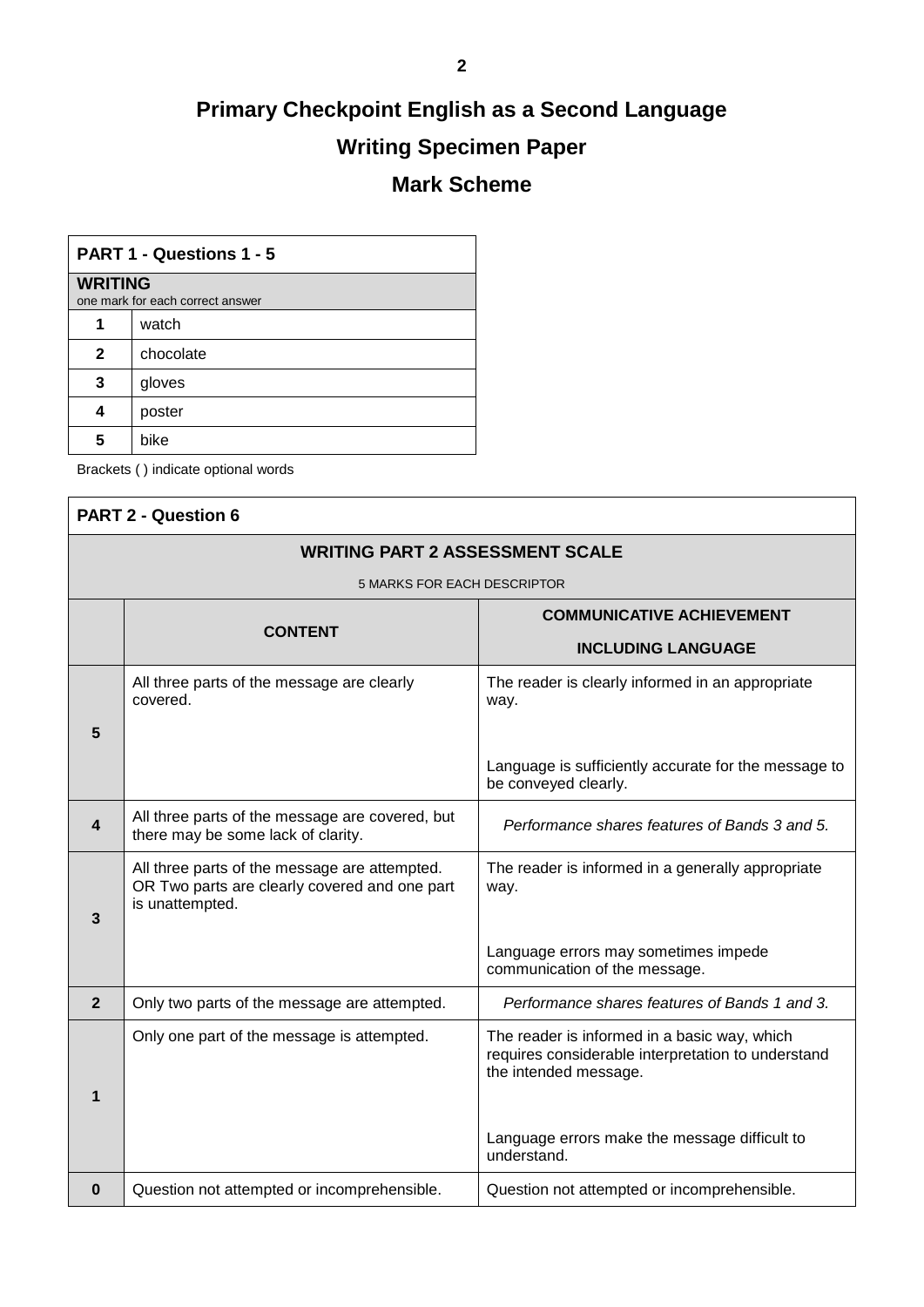| <b>PART 3 - Question 7</b>             |                                                                                                         |                                                                                                                                            |                                                                                                                 |                                                                                                                                   |  |  |  |  |
|----------------------------------------|---------------------------------------------------------------------------------------------------------|--------------------------------------------------------------------------------------------------------------------------------------------|-----------------------------------------------------------------------------------------------------------------|-----------------------------------------------------------------------------------------------------------------------------------|--|--|--|--|
| <b>WRITING PART 3 ASSESSMENT SCALE</b> |                                                                                                         |                                                                                                                                            |                                                                                                                 |                                                                                                                                   |  |  |  |  |
|                                        | 5 MARKS FOR EACH DESCRIPTOR<br><b>COMMUNICATIVE</b>                                                     |                                                                                                                                            |                                                                                                                 |                                                                                                                                   |  |  |  |  |
|                                        | <b>CONTENT</b>                                                                                          | <b>ACHIEVEMENT</b>                                                                                                                         | <b>ORGANISATION</b>                                                                                             | <b>LANGUAGE</b>                                                                                                                   |  |  |  |  |
| 5                                      | All content is relevant<br>to the task.<br>Target reader is fully<br>informed.                          | Uses the conventions<br>of the communicative<br>task to hold the target<br>reader's attention and<br>communicate<br>straightforward ideas. | Text is generally well-<br>organised and<br>coherent, using a<br>variety of linking<br>words and cohesive       | Uses a range of everyday<br>vocabulary appropriately,<br>with occasional inappropriate<br>use of less common lexis.               |  |  |  |  |
|                                        |                                                                                                         |                                                                                                                                            | devices.                                                                                                        | Uses a range of simple and<br>some complex grammatical<br>forms with a good degree of<br>control.                                 |  |  |  |  |
|                                        |                                                                                                         |                                                                                                                                            |                                                                                                                 | Errors do not impede<br>communication.                                                                                            |  |  |  |  |
| 4                                      | Performance shares features of Bands 3 and 5.                                                           |                                                                                                                                            |                                                                                                                 |                                                                                                                                   |  |  |  |  |
|                                        | Minor irrelevances<br>and/or omissions may<br>be present.<br>Target reader is on<br>the whole informed. | Uses the conventions<br>of the communicative<br>task in generally<br>appropriate ways to<br>communicate<br>straightforward ideas.          | Text is connected and<br>coherent, using basic<br>linking words and a<br>limited number of<br>cohesive devices. | Uses everyday vocabulary<br>generally appropriately, while<br>occasionally overusing<br>certain lexis.<br>Uses simple grammatical |  |  |  |  |
| 3                                      |                                                                                                         |                                                                                                                                            |                                                                                                                 | forms with a good degree of<br>control.                                                                                           |  |  |  |  |
|                                        |                                                                                                         |                                                                                                                                            |                                                                                                                 | While errors are noticeable,<br>meaning can still be<br>determined.                                                               |  |  |  |  |
| 2                                      | Performance shares features of Bands 1 and 3.                                                           |                                                                                                                                            |                                                                                                                 |                                                                                                                                   |  |  |  |  |
|                                        | Irrelevances and<br>misinterpretation of<br>task may be present.                                        | Produces text that<br>communicates simple<br>ideas in simple ways.                                                                         | Text is connected<br>using basic, high-<br>frequency linking<br>words.                                          | Uses basic vocabulary<br>reasonably appropriately.                                                                                |  |  |  |  |
| 1                                      | Target reader is<br>minimally informed.                                                                 |                                                                                                                                            |                                                                                                                 | Uses simple grammatical<br>forms with some degree of<br>control.                                                                  |  |  |  |  |
|                                        |                                                                                                         |                                                                                                                                            |                                                                                                                 | Errors may impede meaning<br>at times.                                                                                            |  |  |  |  |
|                                        | Content is totally<br>irrelevant.                                                                       |                                                                                                                                            |                                                                                                                 |                                                                                                                                   |  |  |  |  |
| $\bf{0}$                               | Target reader is not<br>informed.                                                                       | Performance below Band 1.                                                                                                                  |                                                                                                                 |                                                                                                                                   |  |  |  |  |
|                                        |                                                                                                         |                                                                                                                                            |                                                                                                                 |                                                                                                                                   |  |  |  |  |